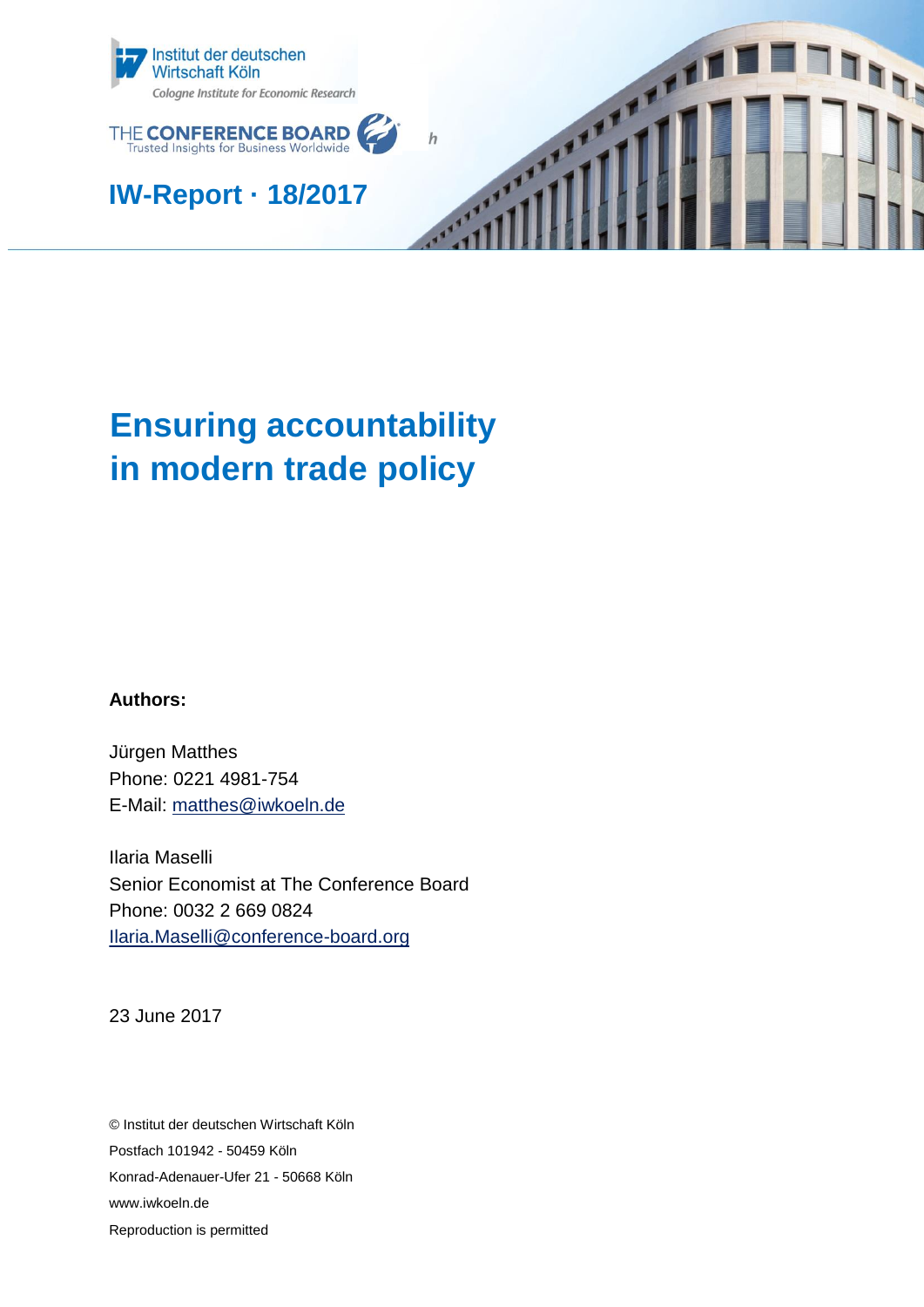

# **Contents**

| 2. Relevance of non-tariff barriers and potential benefits of barrier reduction  5 |  |
|------------------------------------------------------------------------------------|--|
|                                                                                    |  |
|                                                                                    |  |
| 5. Maintaining European standards and guaranteeing democratic legitimacy 11        |  |
|                                                                                    |  |
|                                                                                    |  |

JEL Classification: F13 Trade Policy • International Trade Organizations F6 Economic Impacts of Globalization E42 Monetary Systems • Standards • Regimes • Government and the Monetary System • Payment Systems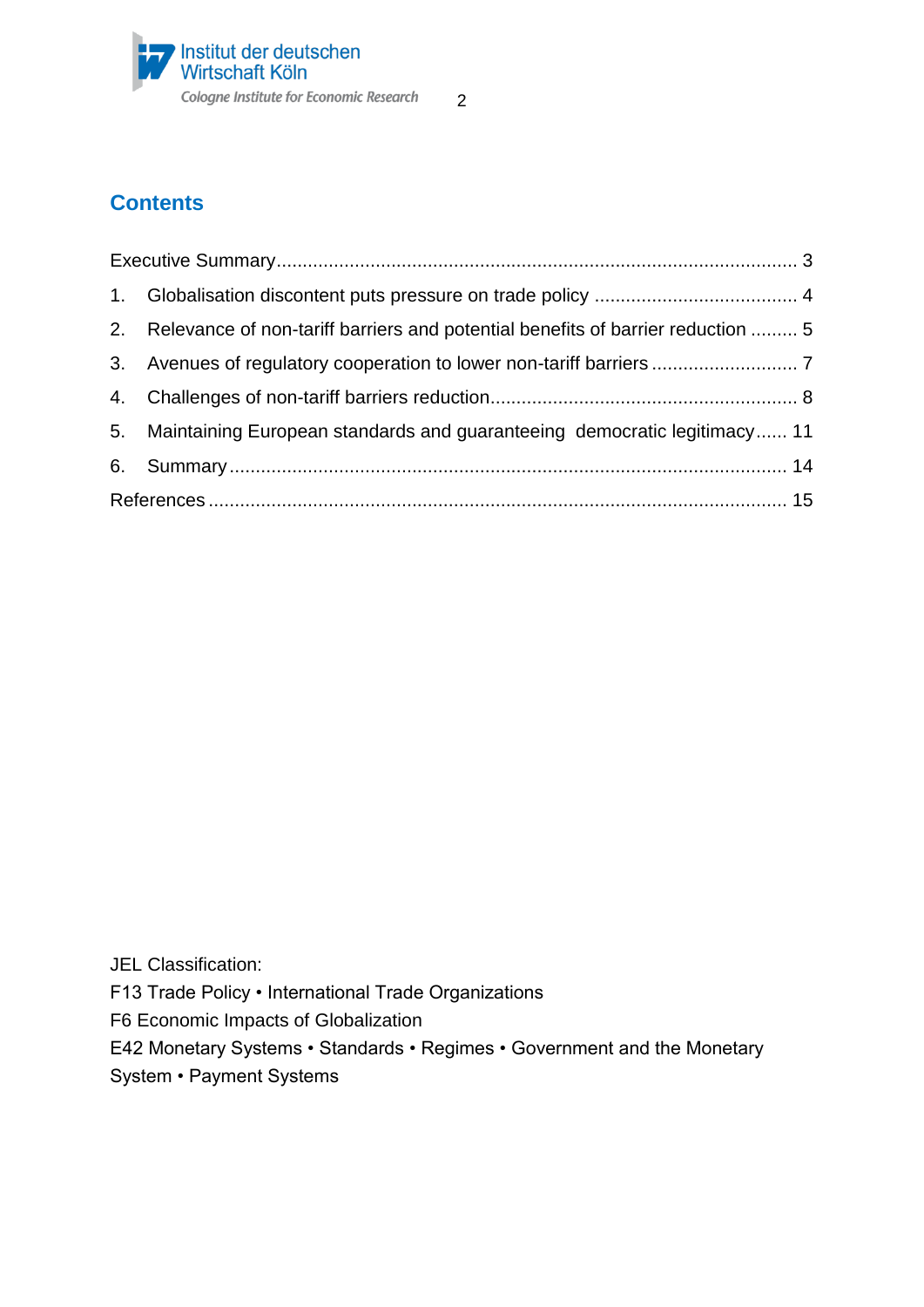

# <span id="page-2-0"></span>**Executive Summary**

Attempts to foster trade liberalisation with a new generation of trade agreements aimed at lowering non-tariff barriers face opposition among the general public. Many fear that trade liberalisation risks lowering the level of protection embedded in regulations that are aimed at safeguarding social rights, health and the environment.

Such criticism cannot be ignored. As we argue in this paper, by clarifying its view on this issue, the EU can further strengthen the position in fora like the G7 and the G20 where the topic of trade is currently under discussion. But along which lines? Regulatory cooperation, in the context of the new generation of trade agreements, is promising, reasonable and controllable. If done correctly, regulatory cooperation will benefit consumers and not threaten consumer protection. However, a regulatory cooperation body needs transparency and a set of rules to be fully accountable to EU citizens.

Looking at the way the same issue was dealt with in the context of monetary policy and independent central banks, we propose a mix of provisions that aim at defining a clear mandate, enforcing transparency of operations and establishing a reputation.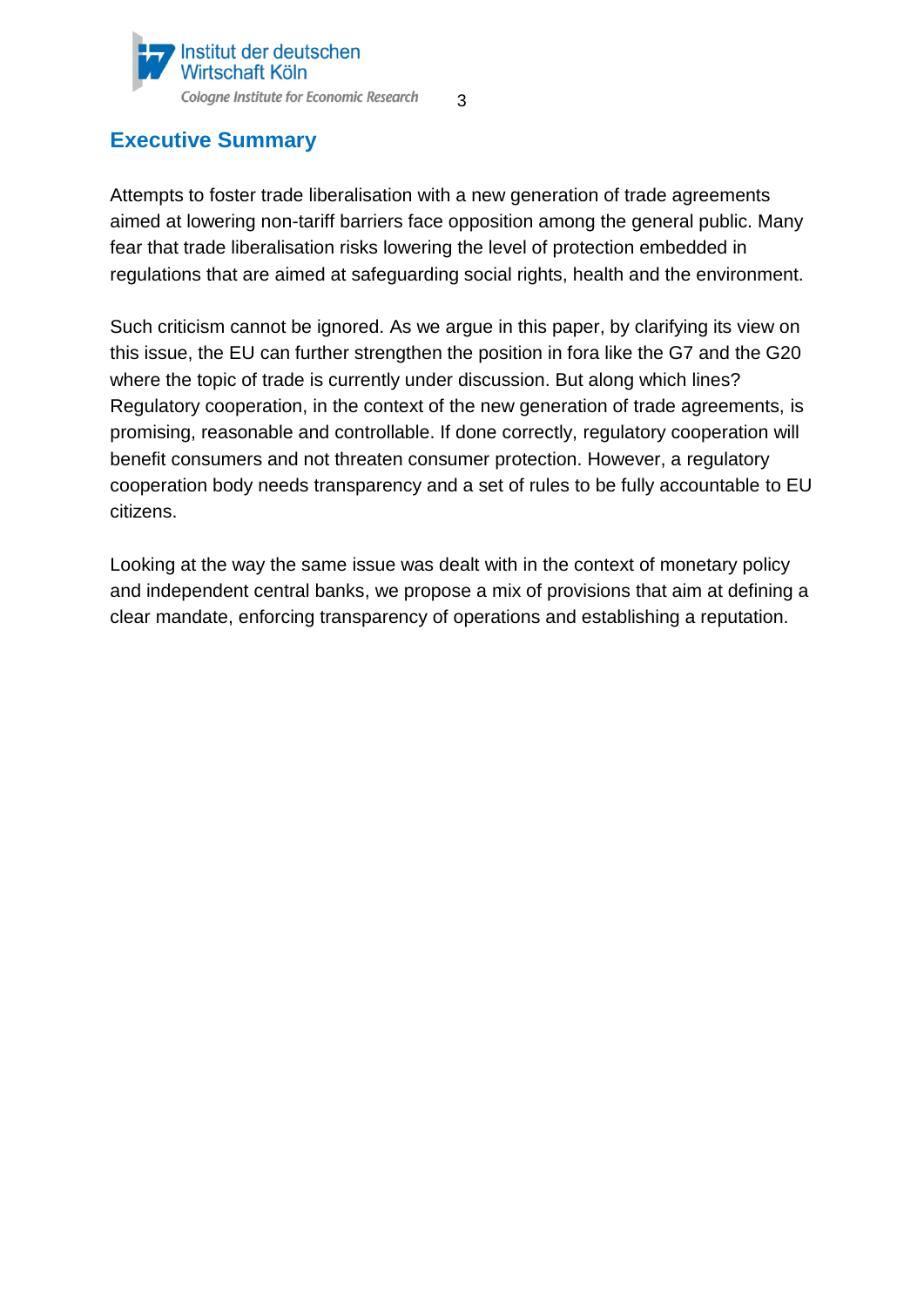

# <span id="page-3-0"></span>**1. Globalisation discontent puts pressure on trade policy**

Public sentiment towards free trade and globalisation has deteriorated in recent years. This has been illustrated by the election of Donald Trump, by the Brexit referendum and the very critical debate on the Transatlantic Trade and Investment Partnership (TTIP) in some parts of Europe. Economists continue to believe that the impact of trade is positive for an economy in terms of efficiency and choices for consumers, <sup>1</sup> but recent research has highlighted that these gains are not equally distributed in society. Globalisation, together with technological change, has contributed to the increase in income inequality in mature economies. New research also shows that trade between advanced economies, and China in particular, has been a doubled-edged sword for mature economies: on the one hand it contributed to increasing total factor productivity, but on the other hand it had an adverse effect on the labour markets (Ahn/Duval, 2017). Too many low and medium-skilled employees lost out due to globalisation, and economic policy failed to sufficiently compensate people who were made redundant and/or had to cope with lower wages (Autor et al., 2013; 2014).

4

The negative effects of trade liberalisation explain, to some extent, the resistance towards new broad-based and encompassing trade agreements, such as the EU-Canada Comprehensive Economic and Trade Agreement (CETA), TTIP and the Trans-Pacific Partnership (TPP) that is prevalent in Europe as well as in the USA. Campaigning against TPP helped Trump to win the American presidential election. And in Europe, TTIP generated an unprecedented wave of protest, which culminated in a petition signed by 3.3 million citizens.<sup>2</sup>

The increase in inequality is not the only criticism of the so-called new generation of trade agreements – those that go beyond just lowering import tariffs.<sup>3</sup> Another oftenvoiced key concern is the fear of ceding control over standards and regulations to unelected bodies. This concern arises from the fact that the new generation of trade agreements, like TPP or TTIP, go further than earlier ones by aiming to reduce nontariff barriers (NTBs) to exchanges of goods and services. NTBs can result from

<sup>1</sup> See, for example, the IGM forum (2012) on free trade. To the question 'Freer trade improves productive efficiency and offers consumers better choices, and in the long run these gains are much larger than any effects on employment', 85 per cent of the top economists surveyed replied 'agree' or 'strongly agree'. IGM, March 2012 http://www.igmchicago.org/surveys/free-trade**.**

<sup>2</sup> https://stop-ttip.org/?noredirect=en\_GB.

<sup>&</sup>lt;sup>3</sup> Another very controversial issue that emerged during the negotiation and signature of respectively TTIP and CETA is the creation of ad-hoc courts to deal with investor-state disputes (ISDS). While this is related to the public concern of losing state control over supranational and potentially obscure groups, we do not cover the issue in this paper as it would require a different set of solutions to the ones we propose.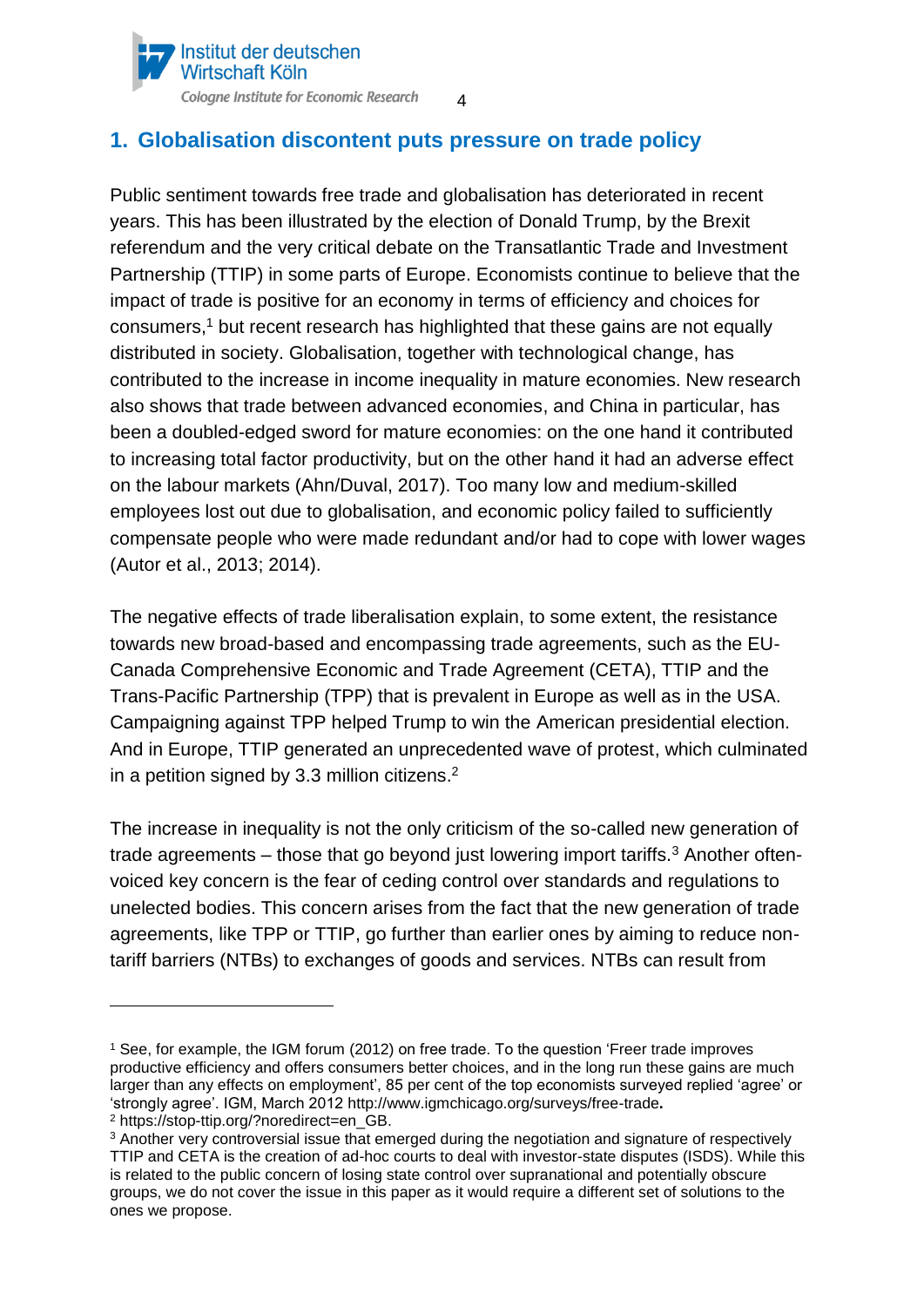

regulations and standards that a country imposes within its territory to protect its consumers, its environment, financial stability or certain social and cultural values, for example. The list also includes border procedures and the licences needed to operate in a certain market. These NTBs are not trade barriers per se in most cases (Berden/Francois, 2015). Different regulations on sensitive issues also reflect different preferences by voters in different countries.

This discontent cannot be ignored by policymakers, especially at a time when the gains from trade liberalisation are being questioned by the public (European Commission, 2017). We discuss in this paper how policy makers can simultaneously promote trade integration to foster economic growth and at the same time guarantee that the dismantling of NTBs does not lead to the erosion of regulations, while maintaining appropriate democratic control. Having a clear and open view on this issue – which the recent reflection paper by the European Commission (Harnessing globalisation) ignored – can reinforce the position of the EU vis-à-vis its citizens and in the ongoing discussion on trade held in the G7 and G20 fora.

# <span id="page-4-0"></span>**2. Relevance of non-tariff barriers and potential benefits of barrier reduction**

Future trade liberalisation, particularly among mature economies, will mainly focus on NTBs, because tariffs have already been reduced to a large extent. The average tariff for trade between the EU and the USA is less than 3 per cent.<sup>4</sup> How big an impediment to trade are the NTBs? Attempts have been made to provide an economic quantification of NTBs in the form of an equivalent tariff. Existing studies mostly concern the EU and their USA in relation to TTIP<sup>5</sup>.

The automotive sector, a key export for European businesses, provides a telling example. NTBs amount to a significant increase of approximately 26 to 27 per cent to the cost of trade and investment between the EU and the USA (in both directions) (ECORYS, 2009). They amount more than 20 percent if the average result of several studies is considered with other sectors being burdened by partly higher or lower NTBs (Figure 1). Sector specific NTBs for the automotive sector are concentrated in the areas of safety and environmental standards, but are also relevant regarding the Buy American Act, support for research and development (R&D) and security

<sup>4</sup> It does not mean that all goods and services are taxed at almost zero across borders. For instance, on footwear and gaiters a tariff is levied of 17 per cent, and on apparel and clothing accessories of 12 per cent.

<sup>5</sup> See Berden and Francois (2015) for a detailed review of methods and estimates.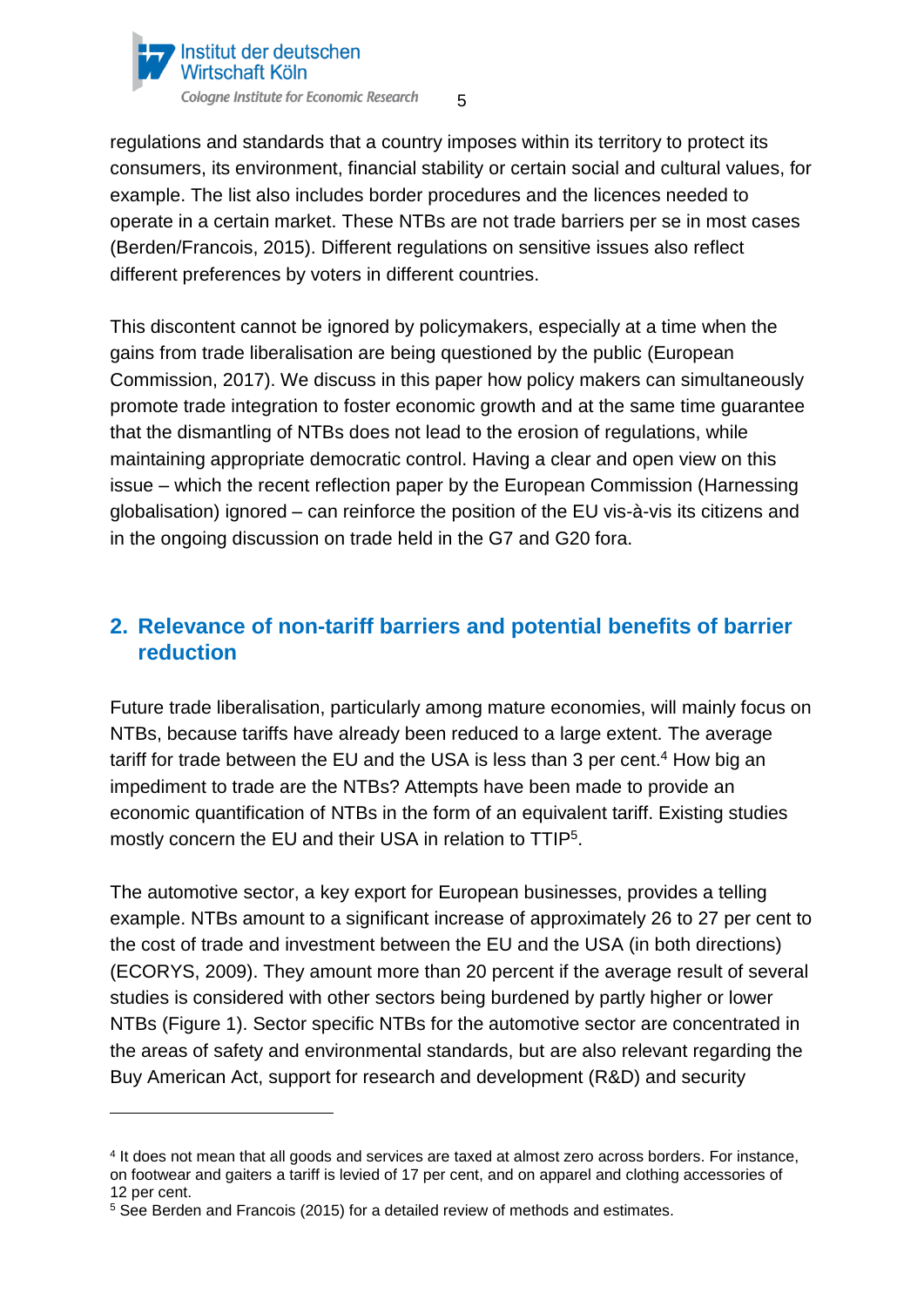

measures, thus limiting trade and investment flows (ibid.). The report also indicates that consumer safety requirements are of similar high standards, but there are differences, for example, in air pollution and noise standards.

### **Figure 1: Non-tariff barriers quantification (tariff-equivalent in per cent)** Average across different estimates



Source: Based on Berden and Francois (2015)

It is important to note that NTBs are likely to be more of a deterrent for the exports of SMEs than for large firms since the costs related to dealing with NTBs will be higher relative to sales for SMEs in comparison to those of large firms (Cernat et al., 2015). A survey of 869 EU companies by the European Commission revealed that access to information is the single most important barrier: the smaller the company, the more difficult it is to dedicate resources to finding information on regulation and regulators.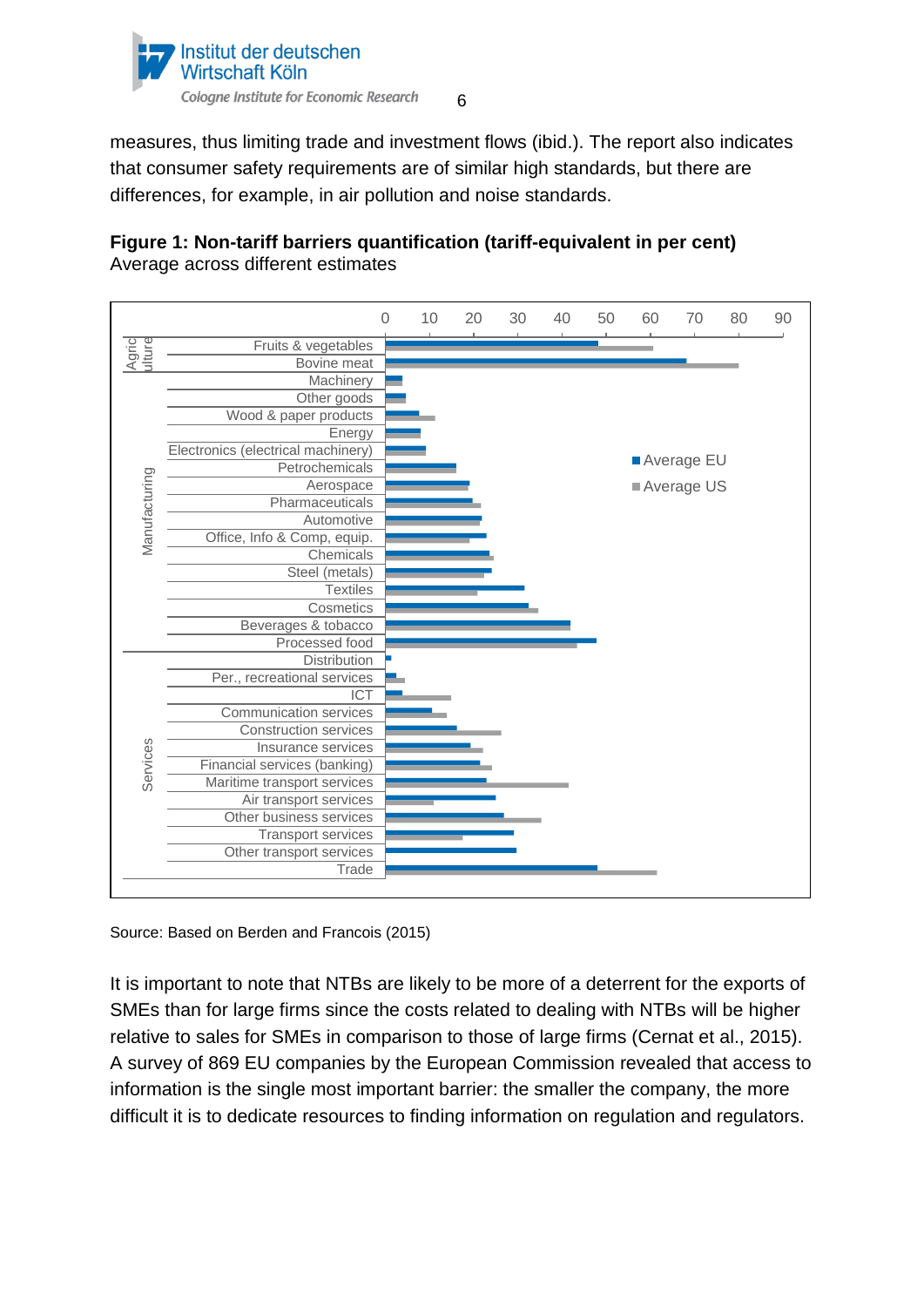

## <span id="page-6-0"></span>**3. Avenues of regulatory cooperation to lower non-tariff barriers**

The idea of lowering NTBs is difficult to put in practice. Several options are available but each has its own set of pros and cons (Table 1).

|  | Table 1: Schematic overview of selected approaches to reduce NTBs |  |  |  |  |
|--|-------------------------------------------------------------------|--|--|--|--|
|  |                                                                   |  |  |  |  |

|            | <b>Harmonisation</b>                     | <b>Cooperation on new</b><br><b>issues</b>                  | <b>Mutual recognition</b>                                        |  |
|------------|------------------------------------------|-------------------------------------------------------------|------------------------------------------------------------------|--|
| <b>PRO</b> | Most far-reaching<br>approach            | Works well with new<br>technologies                         | More realistic,<br>also covers existing<br>regulations/standards |  |
| <b>CON</b> | Not in line with national<br>preferences | Does not deal with<br>existing regulations and<br>standards | Often very complex and<br>cumbersome                             |  |

Source: Authors' elaboration

The first option, the harmonisation of existing trade-relevant regulations and standards (in bilateral or even multilateral trade agreements) would be the most farreaching, but least likely to be agreed upon. Harmonisation would entail that country A adopts the standards of country B (or vice versa) or that both agree on the same standard. Firstly, progress in this direction is impeded by different national regulatory traditions and bureaucratic vested interests. Secondly, in bilateral trade agreements, it would have to be decided which nation would have to adapt its standards to the other nation's, with the risk of provoking a race to the bottom. Establishing internationally agreed standards can mitigate the second problem to some extent, but the first issue will remain an impediment. While the EU has to some extent tried to go for international standards, the USA tends to resist this approach. Cooperation on international standard harmonisation also takes place outside trade agreements and is in part driven by private sector initiatives, such as the technical standards of the International Organisation for Standardisation (ISO) (Chase/Pelkmans, 2015).

The second avenue is cooperation on co-writing regulations and standards. This especially applies to new technologies (e.g. smart cars) and it is a realistic and promising option. However, it is only relevant for future issues.

For existing regulatory provisions, the most promising option is the third option: mutual recognition. Under certain (important) conditions, a product admitted to the market in country A would also be permitted to enter country B's market. This is the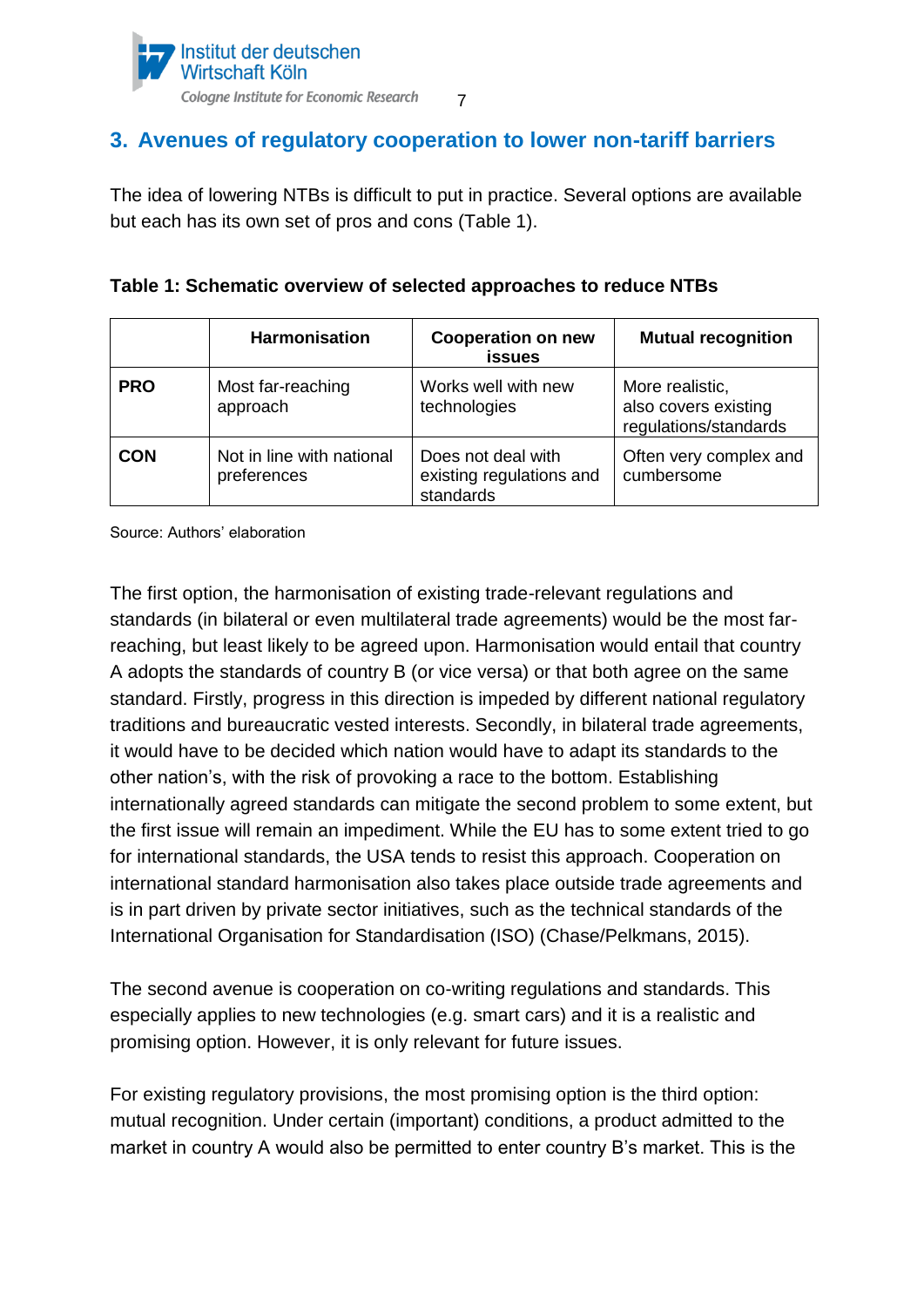

principle that governs the Single Market in the EU, in combination with a high degree of harmonisation.<sup>6</sup> Should the UK leave the Single Market, mutual recognition in the industrial goods trade could also be an option as the UK has been part of this harmonisation and might be prepared to adapt its product standards to EU standards in many cases in the future (Matthes/Busch, 2016). Apart from this, the delays in starting the Brexit negotiation show how undoing integration is generally even more difficult than doing it.

Determining the eligibility for mutual recognition poses difficult technical and legal problems that are dealt with in the following section.

# <span id="page-7-0"></span>**4. Challenges of non-tariff barriers reduction**

 $\overline{a}$ 

The negotiation of TPP took eight years and CETA took seven. The duration of the negotiation gives a clear idea of the challenge diplomats are confronted with when discussing the possibility of lowering NTBs.

Moving the trade liberalisation discussion from tariffs to standards and regulations creates two sets of issues. The first is related to the way negotiations are conducted and the problem of secrecy. Katt (2006) looks at negotiations and the need of a balance between transparency and secrecy. He argues that the latter is necessary to allow for frank discussions and flexibility in positions, both important ingredients for the successful conclusion of a trade agreement. But such secrecy is also prone to possible abuses that undermine the legitimacy of government action in the public eye. Tung (2014) notices how an increasingly networked world characterised by the explosion of online information make opaque practices less and less tolerable.

The second issue concerns the implementation of trade agreements that involve harmonisation or at least cooperation on regulations and standards. Writing about the USA and the trade negotiations of the Uruguay Round in the mid-1990s, Shapiro (2002) observes that the replacement of existing regulatory standards with international standards adopted without public participation can generate frustration. When a regulation is fully national, citizen groups have the opportunity to monitor the

<sup>6</sup> However, large differences exist between the Single Market and traditional trade agreements, or even the new generation of EU bilateral trade agreements (including CETA), where mutual recognition is hardly applied at all (Busch/Matthes, 2016). This is due to the fact that in the EU mutual recognition is allowed only because regulations and standards have been harmonised to a considerable degree among Member States. As another distinguishing factor, the creation of the Single Market went hand in hand with the reinforcement of supranational common institutions (the European Commission and the Court of Justice of the European Union) and a certain degree of democratic control via the European Parliament.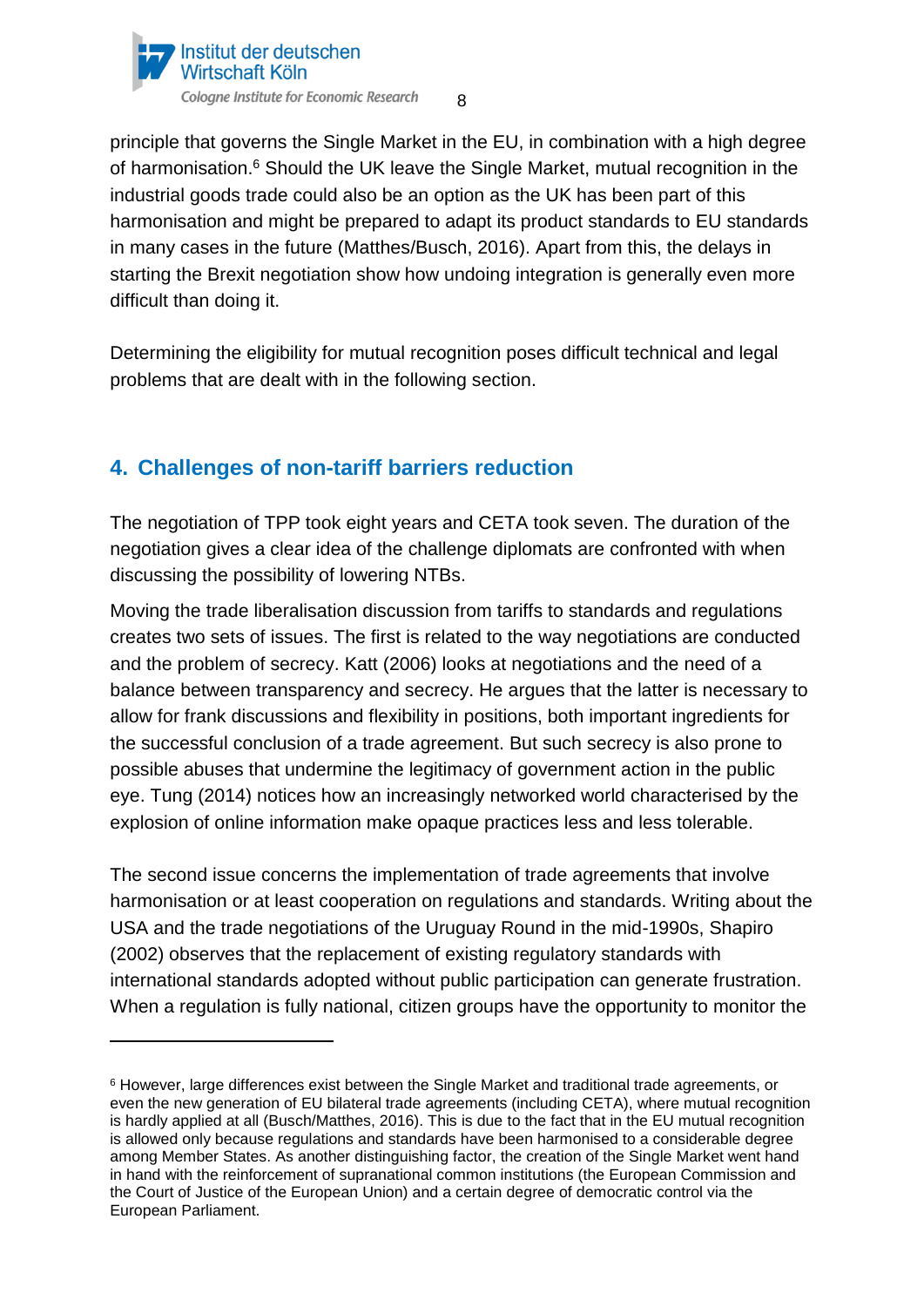

rulemaking process and discuss it, formally or informally. And taking decisions in supranational fora makes it more difficult for citizen groups to participate. Public engagement in the drafting of regulations brings two key advantages: first, it increases the democratic legitimacy of the regulation and second, it helps to improve the quality of a proposal, thanks to rounds of discussion.

This is particularly true in the case of the EU where the existence of the Union adds extra levels to the decision-making. 'It is becoming even more difficult to draw dividing lines between legal orders: international law is increasingly coming to play a role in national (and EU) legal orders, whereas national (and EU) legal developments are exerting a bottom-up influence on the evolution of the international legal order', according to Wessel and Wouters (2008). For the same reason the EU uses the precautionary principle as a guide: '… if there is the possibility that a given policy or action might cause harm to the public or the environment and if there is still no scientific consensus on the issue, the policy or action in question should not be pursued'.<sup>7</sup>

The lack of proximity to the rule-makers creates two types of fears:

- The fear that the possibility to influence the negotiations and the implementation is skewed towards business lobbies, leading to decisions that are only in the interest of some and not the whole society. $8$
- The risk of lowering standards in the interest of facilitating exchange of goods and services.

In thinking about the new generation of trade agreements, these fears have to be regarded not as black or white but with many shades of grey, based on who is the partner in the trade agreement. Negotiating between advanced economies, where levels of protection for consumers, workers and the environment are relatively close, is not the same as negotiating NTBs with emerging markets or developing countries where standards can be significantly lower.

However, considerable differences in regulatory protection can also exist among advanced economies, as for example in the chemical sector between the EU and the USA. The EU has established strict and costly procedures for registration and licensing for chemical products in the context of the REACH regulation, while the USA (which does not follow the precautionary principle to a comparable extent) is

<sup>7</sup> See http://eur-lex.europa.eu/summary/glossary/precautionary\_principle.html for further information. <sup>8</sup> The European Consumer Organisation writes: 'While more transparency will in principle also benefit public interest lobbyists by opening more possibilities to bring their perspective to decision makers, a reality check leads to the conclusion that NGOs just do not have the resources to compete with corporates when it comes to multiplying presence and influence.'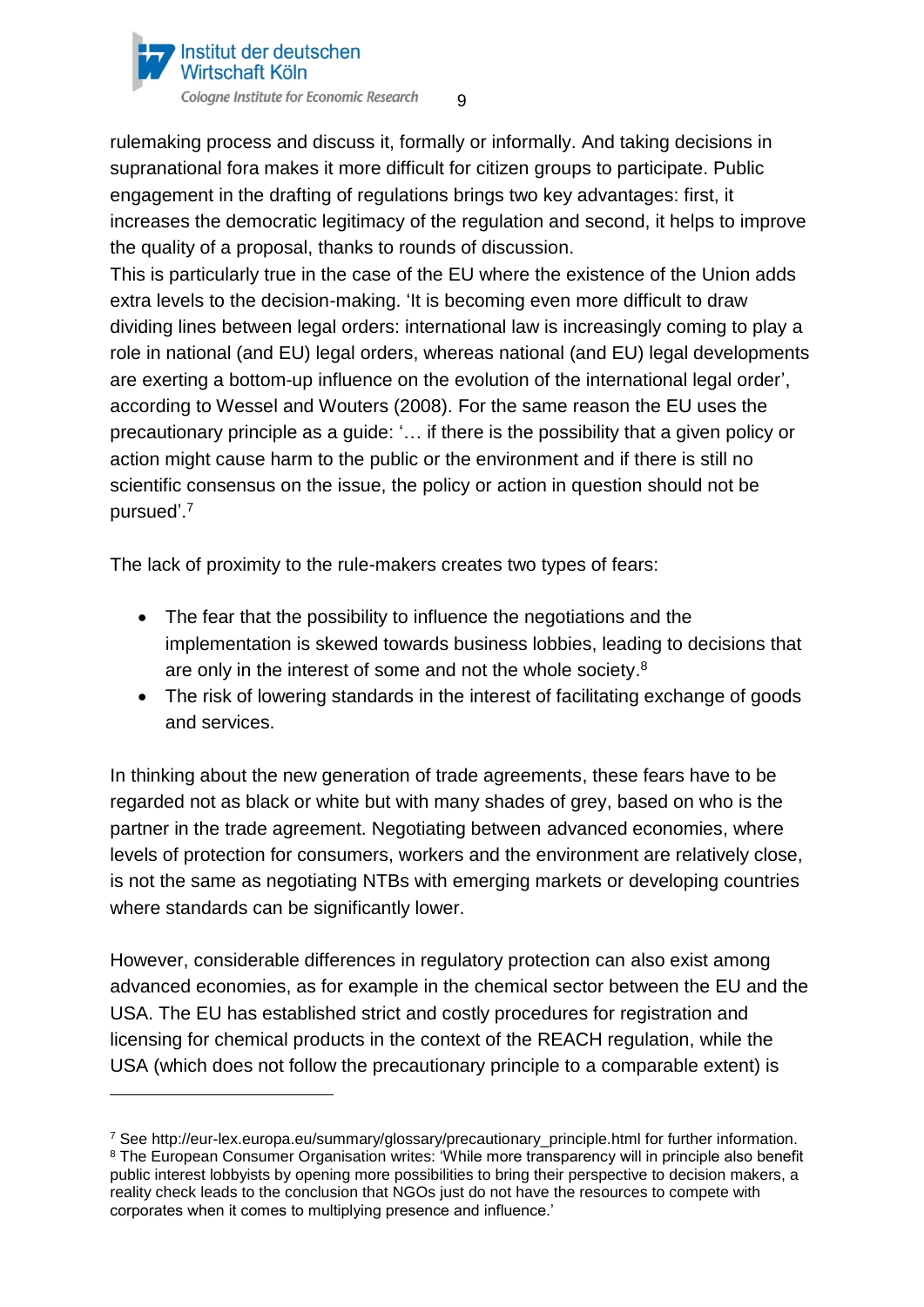

more generous in this respect and relies on the threat of litigation in case of damages. Another area where preferences and regulations diverge considerably is the food sector, specifically regarding genetically modified organisms (GMOs) or hormone-treated beef. If mutual recognition was applied to such fields, the fear of lowering standards would be clearly justified. From a purely economic perspective, an item produced in a country with lower health and environmental standards would be less costly as a rule.

### **BOX: Learning from monetary policy: mandate, credibility and communication**

In 2004, Finn E. Kydland and Edward Prescott were awarded the Nobel Prize for Economics for highlighting a specific failure of economic policymaking: the role of expectations and time consistency. Barro and Gordon (1983) carried the work further and applied it in particular to monetary policy. Their work highlighted the need to delegate monetary policy to independent bodies constrained by a mandate so as to avoid the inflation bias of a monetary policy managed by government in a discretionary way.

'Independence requires accountability to those who granted independence, i.e. to the democratically elected representatives of the citizens of the euro area' explained a member of the executive board of the European Central Bank (ECB) in 2001<sup>9</sup>. To ensure accountability, a number of measures exist to safeguard the transparency of the goals and the means used by the ECB. The list includes, for example, the quarterly testimonies of the ECB's President before the Committee on Economic and Monetary Affairs of the European Parliament, where the President explains the ECB's policy decisions and answers questions posed by Members of the European Parliament (MEPs); and the publication of statements and regular publications, such as the Monthly Bulletin<sup>10</sup>. To this one has to add the issue of a clear mandate: maintaining price stability in the euro area, quantified by the Governing Council as a year-on-year increase of close to but below 2 per cent in the Harmonised Index of Consumer Prices (HICP). The clarity of the mandate, combined with transparent communication, is key to ensuring the credibility and trustworthiness of the Central Bank visà-vis the citizens and economics agents.

The implementation of the new generation of trade treaties needs to follow similar rules to ensure transparency and accountability, comparable to monetary policymaking. Rules need to be created to define a clear mandate, foster credibility and better communicate decisions. It is worth clarifying that the parallel with monetary policy refers not to the content, but to the process. More precisely, this is an example of how the need to manage a specific policy in a technocratic manner can be framed in such a way that accountability is established.

Source: Authors' elaboration

<sup>9</sup> https://www.ecb.europa.eu/press/key/date/2001/html/sp010914.en.html

<sup>10</sup> Economic bulletin, since 2015.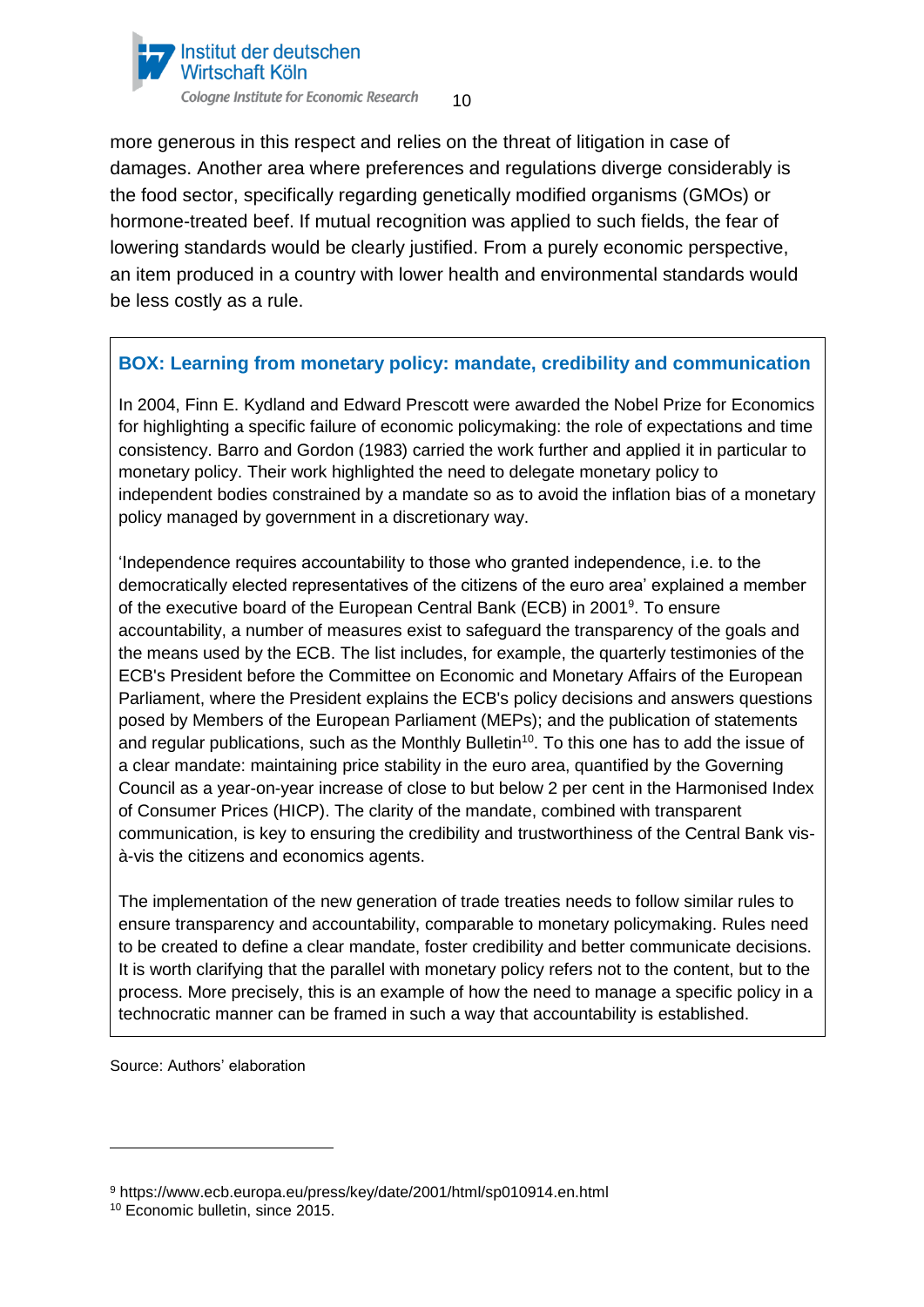

Thus, it could outcompete goods produced in the country with higher standards. As a result, consumers in the latter country would suffer from lower standards in this product group and the producers from competition unrelated to efficiency. In such cases, the barrier should not be lifted unless action was taken by the other country to increase the standards. However, at the same time, producing for a smaller market can be expensive. What multinational companies often do, especially in Europe, is manufacture or provide ingredients that meet the strictest regulation so that they can export to the entire region. The additional cost of meeting the toughest standards can be less onerous because some costs are gained back in scale. Such a dynamic might also apply in the case of trade agreements.

### <span id="page-10-0"></span>**5. Maintaining European standards and guaranteeing democratic legitimacy**

Can NTBs be lifted without lowering standards and respecting the will of society? This is possible under the condition that mutual recognition is limited to those products where different national regulatory provisions lead to similar outcomes regarding safety or other relevant regulatory objectives. For example, this could be true of automobiles in the EU and the USA because, overall, the level of safety achieved by regulations on both sides of the Atlantic appears rather similar, despite the recent controversies about environmental and emission standards. However, determining whether regulatory outcomes are sufficiently equivalent is a highly complex and painstaking task that requires the involvement of highly qualified experts.

This is why the European Commission proposed the establishment of a Regulatory Cooperation Body (RCB) in the context of TTIP, a forum in which experts from both the EU and the US would meet regularly (European Commission, 2015). The reference to TTIP is made here because no other trade agreement goes this far in defining the scope for regulatory cooperation. It is true that Chapter 25 of TPP, for instance, does propose the creation of a Committee on Regulatory Coherence. However, this represents a much less ambitious approach compared to the RCB, due to the composition of the group that negotiated the Treaty and that included the USA as well as less developed countries. Moreover, if anything TPP would improve the standards of middle-income countries, rather than erode those of the USA.

To render regulatory cooperation effective, the RCB would provide for a horizontal framework and would be organised with sectoral subfora (automotive, chemicals, cosmetics, pharmaceuticals, ICT, engineering, financial services, medical devices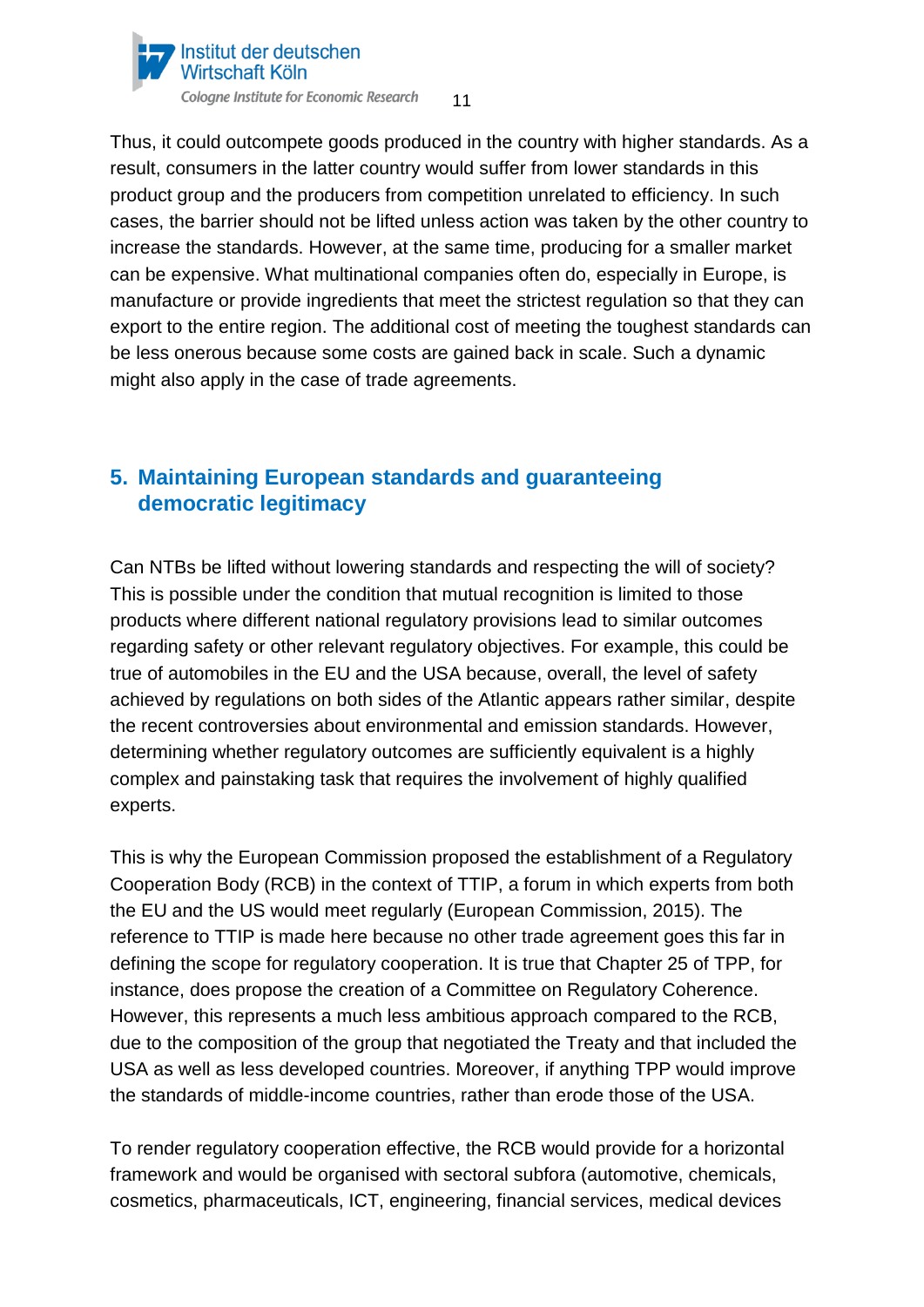

and textiles). More particularly, it would be the forum for cooperation on future regulations/standards and would also be responsible for coordinating the decisionmaking process about regulatory equivalence as a precondition for mutual recognition, according to the European Commission. The RBC would not replace the national (or European) regulators, but would analyse the cases and do the preparatory work for the democratically elected bodies. As the work of the RCB would be ongoing after the conclusion of trade negotiations on a continuous basis, this would imply establishing a kind of 'living agreement'.

This approach appears reasonable overall and has the potential to become a blueprint for future trade negotiations about the dismantling of NTBs beyond TTIP. However, because it would be composed of experts and technocrats it solicits the question: how can citizens be sure that the members of the body will remain impartial and will not be biased by interests of any sort? There is a legitimate concern that important regulations and standards could be eroded or new provisions prevented in decision-making processes that take place behind closed doors and without sufficient participation of parliaments and Non-Governmental Organisations (NGOs).

Ensuring accountability requires a solid rules-based framework to safeguard the high level of European standards, democratic legitimacy and sufficiently broad participation of various interest groups. Thus, learning from the example of monetary policy (see Box), several preconditions would have to apply to regulatory cooperation in a form similar to the RCB so as to establish its accountability. The mix of provisions should aim at defining a clear mandate, enforcing transparency of the operations and establishing a reputation. Based on these three objectives, we propose the following preconditions (see Table 2 for a summary):

- The RCB should have a very limited decision-making power, enabling it to only take decisions of a very technical nature that do not influence the level of European standards.
- Decisions of greater importance have to be taken by the European Parliament (EP) or national parliaments depending on the respective competencies.
- The distinguishing line between both categories of decisions that limits the realm of the RCB has to be clearly defined.<sup>11</sup>

<sup>&</sup>lt;sup>11</sup> Concerning the respective competencies of the EP and national parliaments, the ruling by the European Court of Justice on the EU-Singapore agreement provides important insights. According to the Court, national parliaments have to be involved in decisions that concern portfolio investment and Investor-state dispute settlement (ISDS), while the EU retains exclusive competences in all areas which are now pivotal to the global trade agenda, including trade in goods, services, public procurement, competition, foreign direct investment, sustainable development, intellectual property rights and state-to-state dispute settlements (Van der Loo, 2017).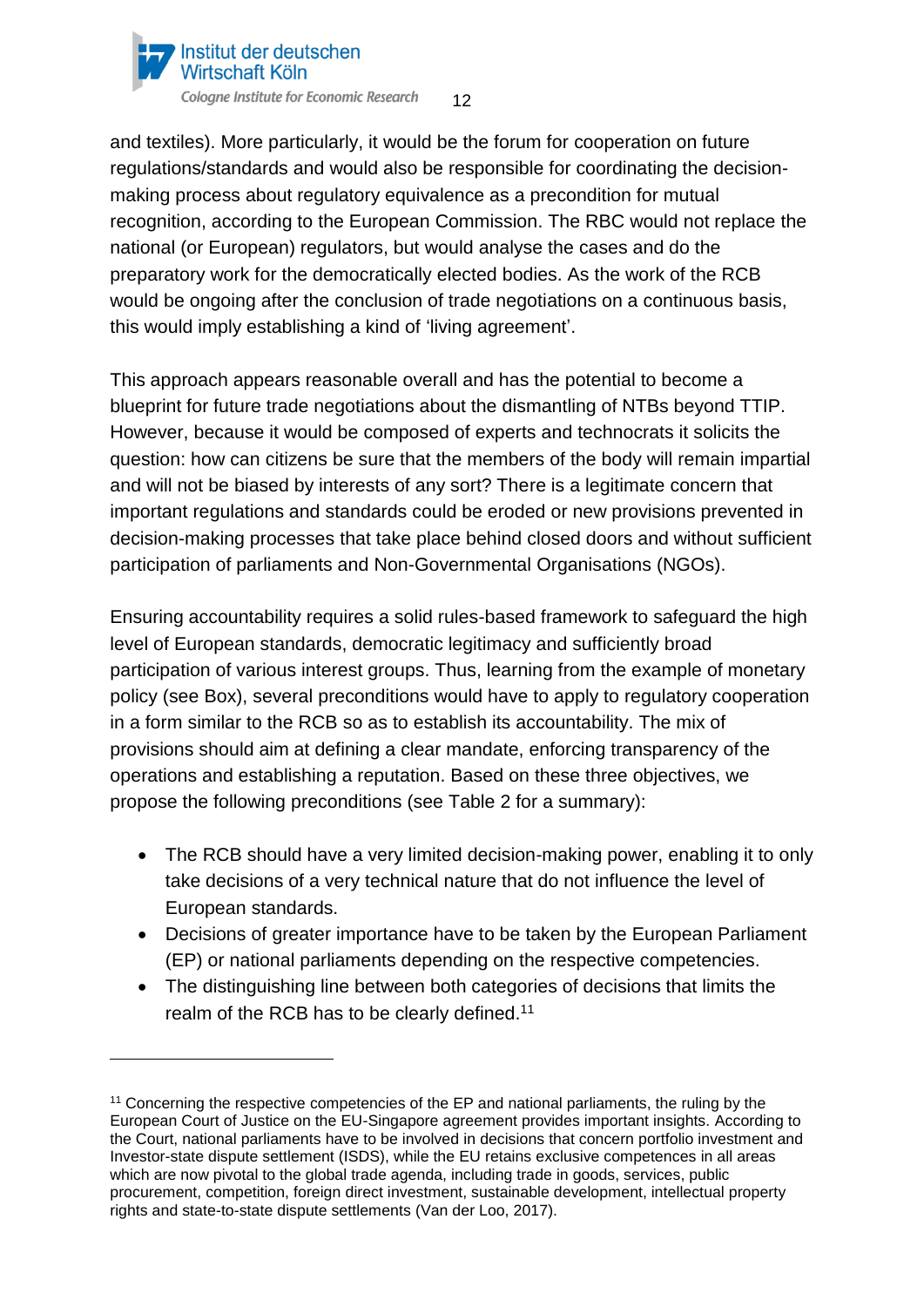#### Institut der deutschen Wirtschaft Köln

Cologne Institute for Economic Research 13

- Representatives from the EP (and possibly also from national parliaments) should be allowed in on all discussions in the RCB to enable full monitoring.
- A broad participation of relevant stakeholders in the RCB's fora also needs to be guaranteed in order to permit sufficient democratic control. Provisions would have to be established to ensure a balance between corporate interests and other forms of representations (NGOs, consumers' organisations, etc.). Chase and Pelkmans (2015) recommend the institutionalisation of a process whereby interested parties send a petition to the relevant regulators with the supporting evidence about their case.
- The RCB would have to report quarterly in front of relevant committees of the European Parliament.
- The proceedings of the RCB also need to be transparent. The calendar of meetings, minutes of the meetings, etc. would have to be fully accessible.
- In establishing regulatory equivalence in all relevant product groups, highly reputable independent academic expertise should be consulted.
- A strict code of conduct for the staff and clear compliance rules would have to be established.

| Defining a clear mandate                                                                                                           | <b>Enforce transparency of</b><br>the operations                                                                                                         | <b>Establishing a reputation</b>                                                |  |  |
|------------------------------------------------------------------------------------------------------------------------------------|----------------------------------------------------------------------------------------------------------------------------------------------------------|---------------------------------------------------------------------------------|--|--|
| The RCB should have a very<br>limited decision-making<br>power, allowing it to only<br>take decisions of very<br>technical nature. | Representatives from the EP<br>(and possibly also from<br>national parliaments) should<br>be allowed to participate in<br>all discussions.               | Highly reputable<br>independent academic<br>expertise should be<br>consulted.   |  |  |
| Decisions with a larger<br>importance have to be taken<br>by the EP and national<br>parliaments.                                   | A broad participation of<br>relevant stakeholders in the<br>RCB's fora also needs to be<br>guaranteed so as to permit<br>sufficient democratic control.  | Create a strict code of<br>conduct for the staff and<br>clear compliance rules. |  |  |
| The distinguishing line<br>between both categories of<br>decisions has to be clearly<br>defined.                                   | The RCB would have to<br>report quarterly in front of<br>relevant committees of the<br>European Parliament.                                              |                                                                                 |  |  |
|                                                                                                                                    | The proceedings of the RCB<br>need to be transparent.<br>Calendar of meetings,<br>minutes of the meetings, etc.<br>would have to be fully<br>accessible. |                                                                                 |  |  |

### **Table 2: Necessary preconditions to make the regulatory cooperation accountable**

Source: Authors' elaboration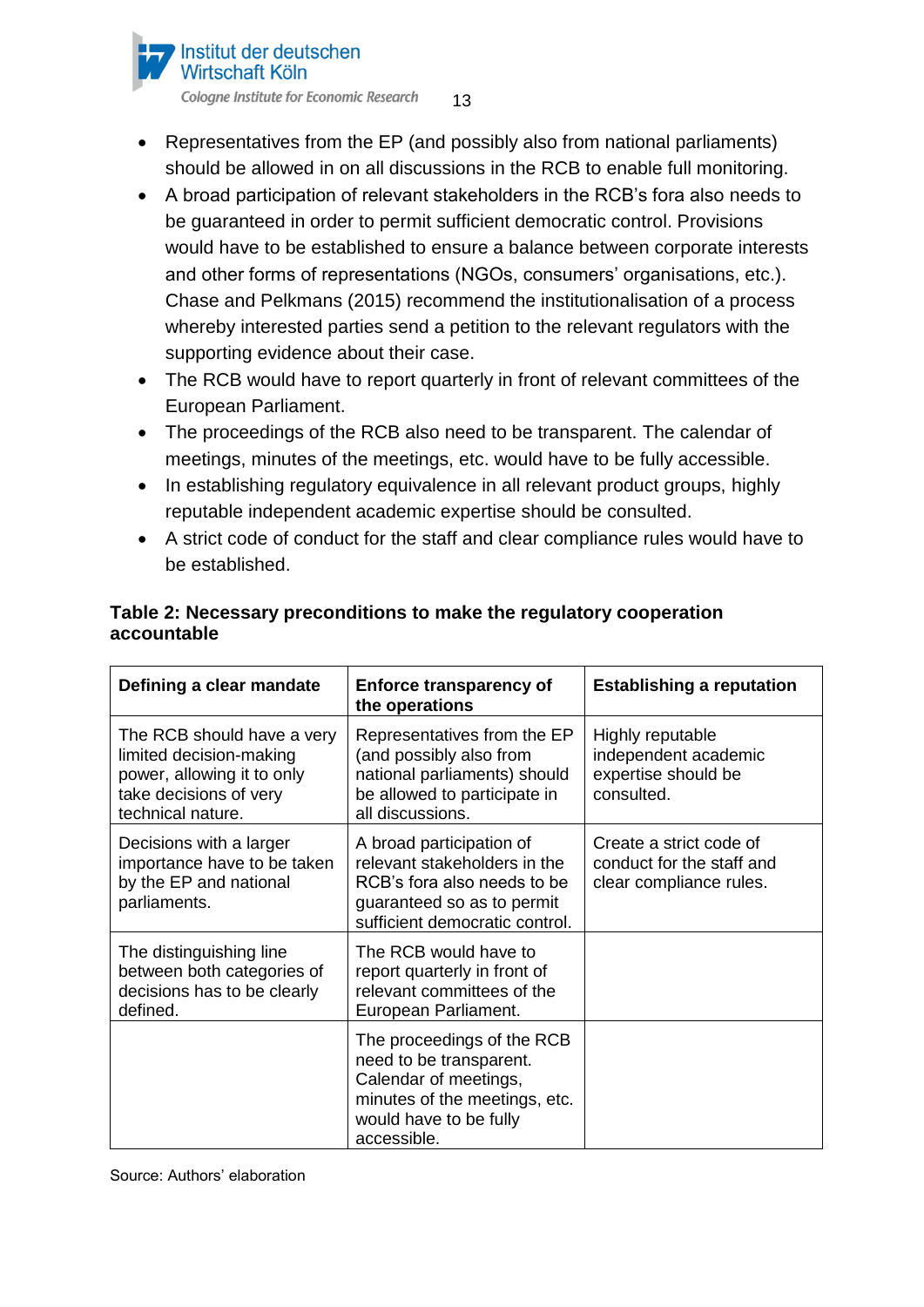

# <span id="page-13-0"></span>**6. Summary**

Attempts to foster trade liberalisation with a new generation of trade agreements aimed at lowering non-tariff barriers face opposition among the general public. Many fear that trade liberalisation risks lowering the level of protection embedded in regulations that are aimed at safeguarding social rights, health and the environment.

Such criticism cannot be ignored. As we argue in this paper, by clarifying its view on this issue, the EU can further strengthen the position in fora like the G7 and the G20 where the topic of trade is currently under discussion. But along which lines? Regulatory cooperation, in the context of the new generation of trade agreements, is promising, reasonable and controllable. If done correctly, regulatory cooperation will benefit consumers and not threaten consumer protection. However, a regulatory cooperation body needs transparency and a set of rules to be fully accountable to EU citizens.

Looking at the way the same issue was dealt with in the context of monetary policy and independent central banks, we propose a mix of provisions that aim at defining a clear mandate, enforcing transparency of operations and establishing a reputation.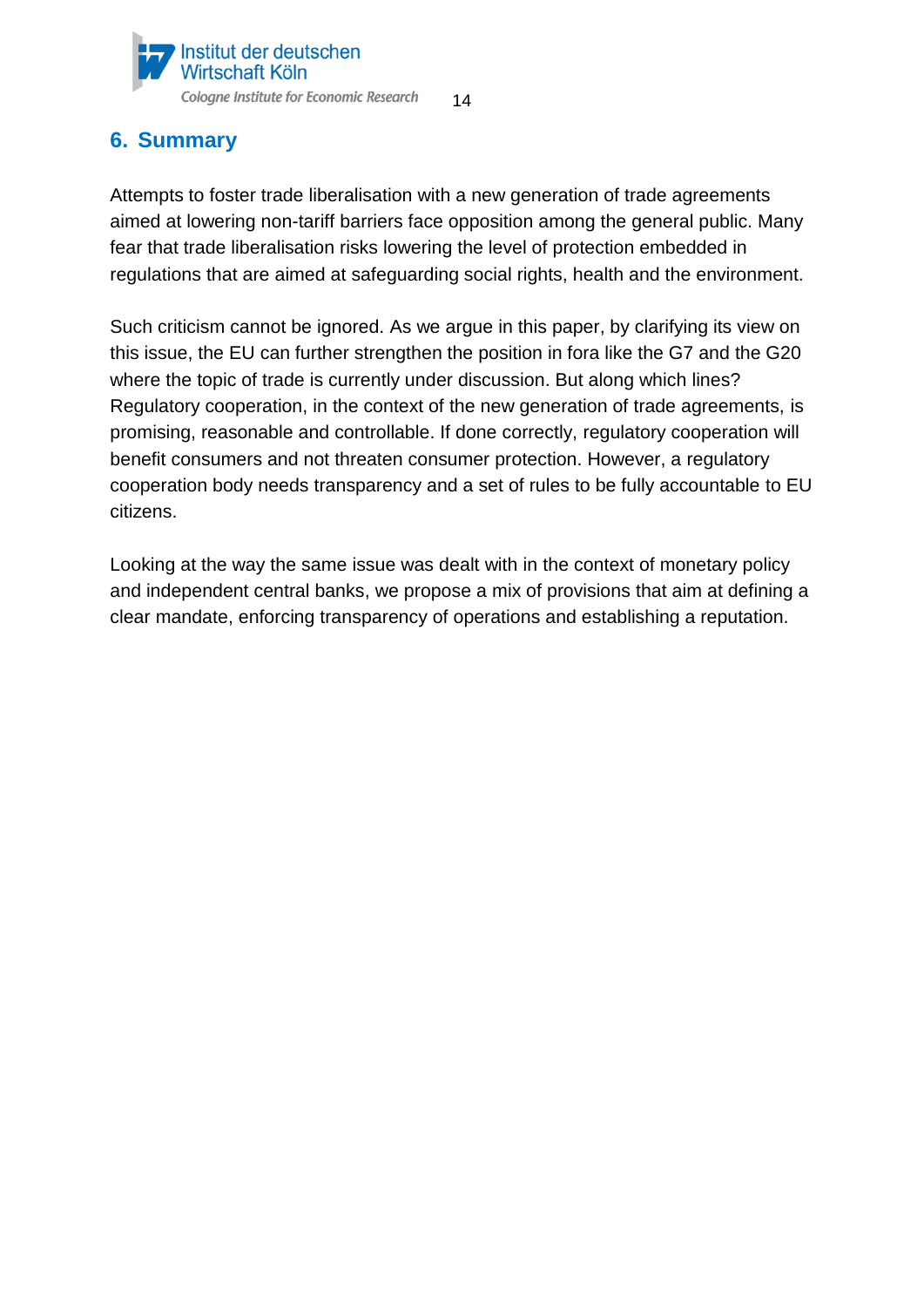

### <span id="page-14-0"></span>**References**

Ahn, JaeBin / Duval, Romain, 2017, Trading with China: Productivity Gains, Jobs Losses, IMF Working Paper, No. WP/17/122, Washington, D.C.

Autor, David H. / Dorn, David / Hanson, Gordon H., 2013, The China Syndrome. Local labor market effects of import competition in the United States, in: American Economic Review, Vol. 103, No. 6, pp. 2121–2168

Autor, David H. / Dorn, David / Hanson, Gordon H. / Song, Jae, 2014, Trade Adjustment. Worker-Level Evidence, in: Quarterly Journal of Economics, Vol. 129, No. 4, pp. 1799–1860

Barro, Robert J. / Gordon, David B., 1983, Rules, Discretion and Reputation in a Model of Monopoly Policy, NBER Working Paper, No. 1079, 2/1983,

Berden, Koen / Francois, Joseph, 2015, Quantifying Non-Tariff Measures for TTIP, CEPS Special Report, No. 116, July, Washington, D.C.

Busch, Berthold / Matthes, Jürgen, 2016, Brexit – the economic impact. A meta study, IW-Report, No. 10, Cologne

Cernat, Lucian / Lopez-Norman, Ana / Tucci, Alessandra, 2015, How important will be Transatlantic and investment partnership be for EU small and medium-sized enterprises?, in: Intereconomics, Vol. 50, No. 6, pp. 327–333

Chase, Peter / Pelkmans, Jacques, 2015, This time it's different: Turbo-charging regulatory cooperation in TTIP, CEPS Special Report, No.110, June, Washington, D.C.

ECORYS Nederland BV, 2009, Non-Tariff Measures in EU-US Trade and Investment – An Economic Analysis, No. 12, Rotterdam

European Commission, 2015, Detailed Explanation on the EU proposal for a Chapter on Regulatory Cooperation, TTIP Chapter on Regulatory Cooperation [http://trade.ec.europa.eu/doclib/docs/2015/may/tradoc\\_153431.1.1%20Detail%20exp](http://trade.ec.europa.eu/doclib/docs/2015/may/tradoc_153431.1.1%20Detail%20explanation%20of%20the%20EU%20proposal%20for%20a%20Chapter%20of%20reg%20coop.pdf) [lanation%20of%20the%20EU%20proposal%20for%20a%20Chapter%20of%20reg%](http://trade.ec.europa.eu/doclib/docs/2015/may/tradoc_153431.1.1%20Detail%20explanation%20of%20the%20EU%20proposal%20for%20a%20Chapter%20of%20reg%20coop.pdf) [20coop.pdf](http://trade.ec.europa.eu/doclib/docs/2015/may/tradoc_153431.1.1%20Detail%20explanation%20of%20the%20EU%20proposal%20for%20a%20Chapter%20of%20reg%20coop.pdf) [2017-05-31]

European Commission, 2017, Reflection Paper on Harnessing Globalization, 10 May 2017, Brussels

IGM Forum, 2012, Free Trade, Chicago Booth, http://www.igmchicago.org/surveys/free-trade [2017-05-31]

Katt, William J. Jr, 2006, The New Paper Chase: Public Access to Trade Agreement Negotiating Documents, in: Columbia Law Review, Vol. 106, No. 3, pp. 679–707